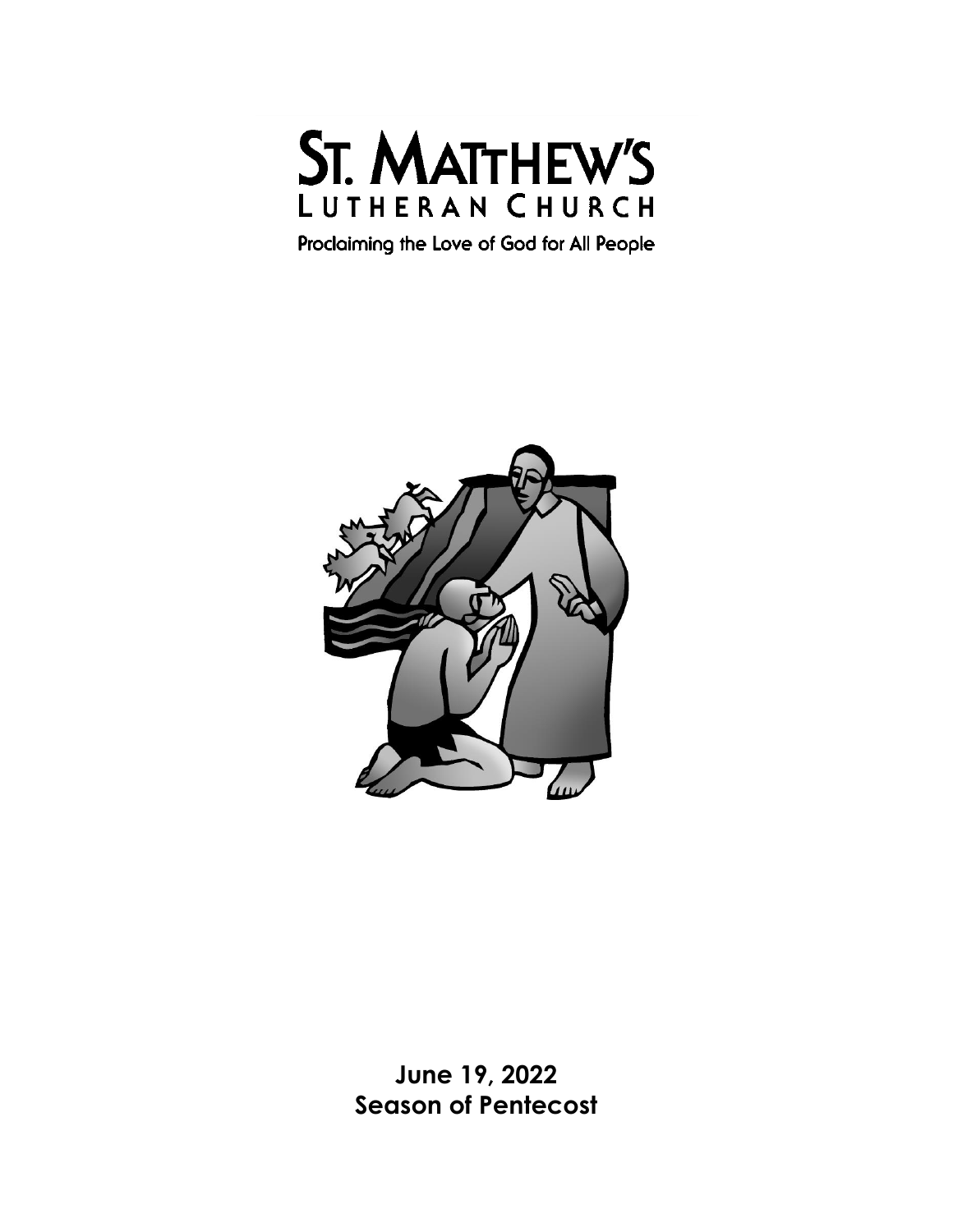# **WORSHIP June 19, 2022 11:00 AM** *Now the Feast and Celebration Liturgy*

# Marty Haugen

*We welcome all today and are thankful you have chosen to participate in this service as you are able. We pray you are blessed by what you experience. If you have any spiritual needs or concerns, please don't hesitate to contact Pastor Lesley at 817-292- 1338 or pastor@stmatthews-elca.org. This service includes communion; if you are worshiping online, please have bread or crackers and wine or juice available to participate in the Eucharist.* 

# **WELCOME**

# **PRELUDE**

*Please stand as you are able.*

## **GATHERING**

*All may make the sign of the cross, the sign marked at baptism.*

P. Blessed be the holy Trinity,  $\pm$  one God, whose steadfast love endures forever.

C. Amen.

# **CONFESSION AND FORGIVENESS**

P. Let us confess our sin in the presence of God and of one another.

*Silence is kept for reflection.*

P. Merciful God, **C. we confess that we have not followed your path but have chosen our own way. Instead of putting others before ourselves, we long to take the best seats at the table. When met by those in need, we have too often passed by on the other side. Set us again on the path of life. Save us from ourselves and free us to love our neighbors. Amen.**

P. Hear the good news! God does not deal with us according to our sins but delights in granting pardon and mercy. In the name of  $+$  Jesus Christ, your sins are forgiven. You are free to love as God loves. **C. Amen.**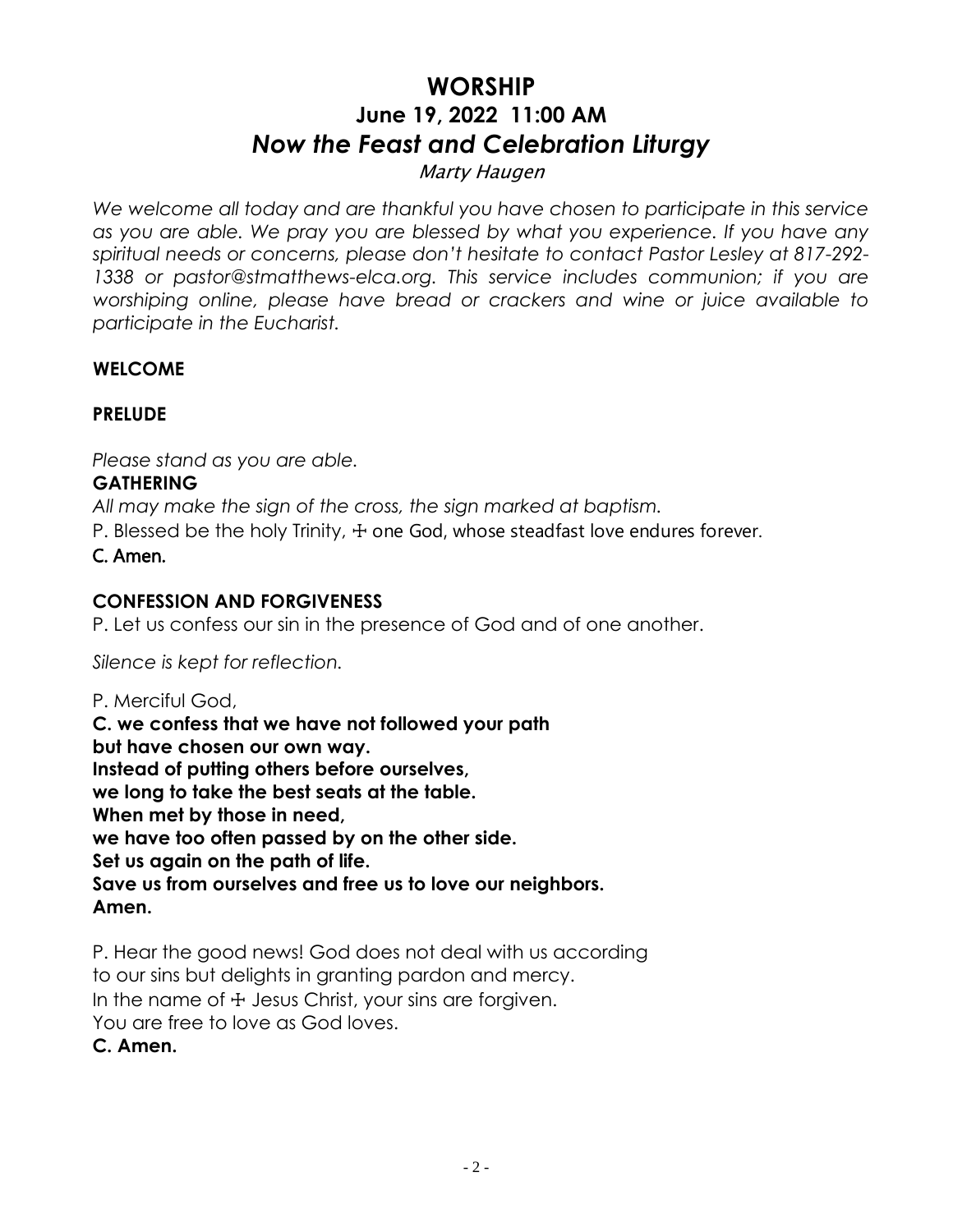**GATHERING HYMN 843** "Praise the One Who Breaks the Darkness" NETTLETON Praise the One who breaks the dark-ness with a  $lib - er - at - ing light;$  $\mathbf{1}$ 2 Praise the One who blessed the chil-dren with a strong yet gen-tle word; 3 Praise the one true love in - car - nate: Christ, who suf - fered in our place; praise the One who frees the pris-'ners, turn-ing blind-ness in - to sight. praise the One who drove out de-mons with a pierc-ing, two-edged sword.  $\overline{J}$ e - sus died and rose for man - y that we may know God by grace. Praise the One who preached the gos - pel, heal-ing ev - 'ry dread dis-ease, Praise the One who brings cool wa - ter to the des-ert's burn-ing sand; and glad-ness, see-ing what our God has done. Let us sing for joy calm-ing storms and feed-ing thou-sands with the ver-y bread of peace. from this well comes liv - ing wa - ter quench-ing thirst in  $ev - *ry*$  land.

Text: Rusty Edwards, b. 1955

Music: NETTLETON, J. Wyeth, Repository of Sacred Music, Part II, 1813

Text © 1987 Hope Publishing Company, Carol Stream, IL 60188. All rights reserved. Used by permission.

#### **GREETING**

P. The grace of our Lord Jesus Christ, the love of God, and the communion of the Holy Spirit be with you all. **C. And also with you.**

Praise the one re - deem - ing glo - ry; praise the One who makes us one.

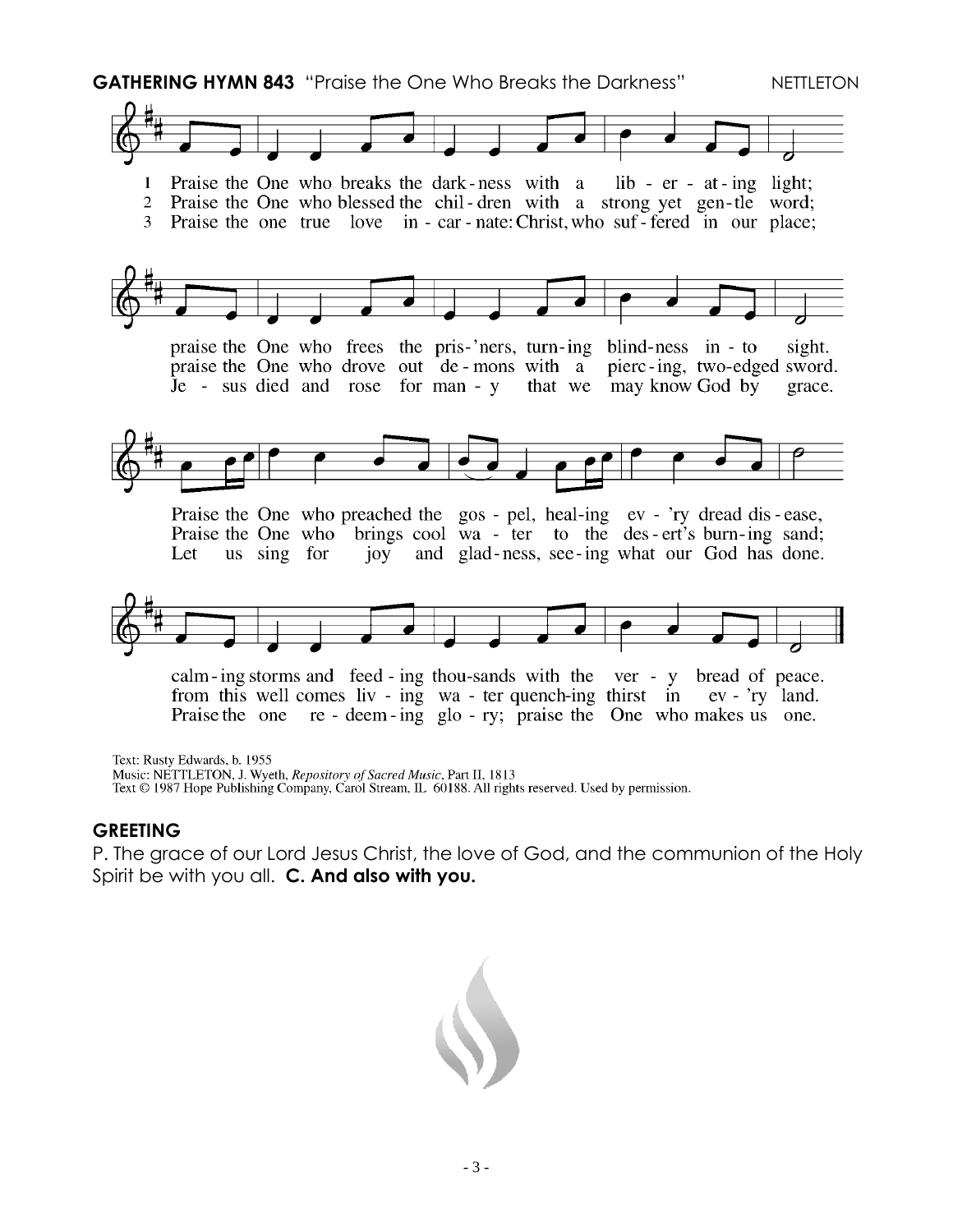#### **CANTICLE OF PRAISE**



Text and music: Marty Haugen, b. 1950<br>Text and music © 1990 GIA Publications, Inc. 7404 S. Mason Ave., Chicago, IL 60638. www.giamusic.com. 800.442.3358.<br>All rights reserved. Used by permission.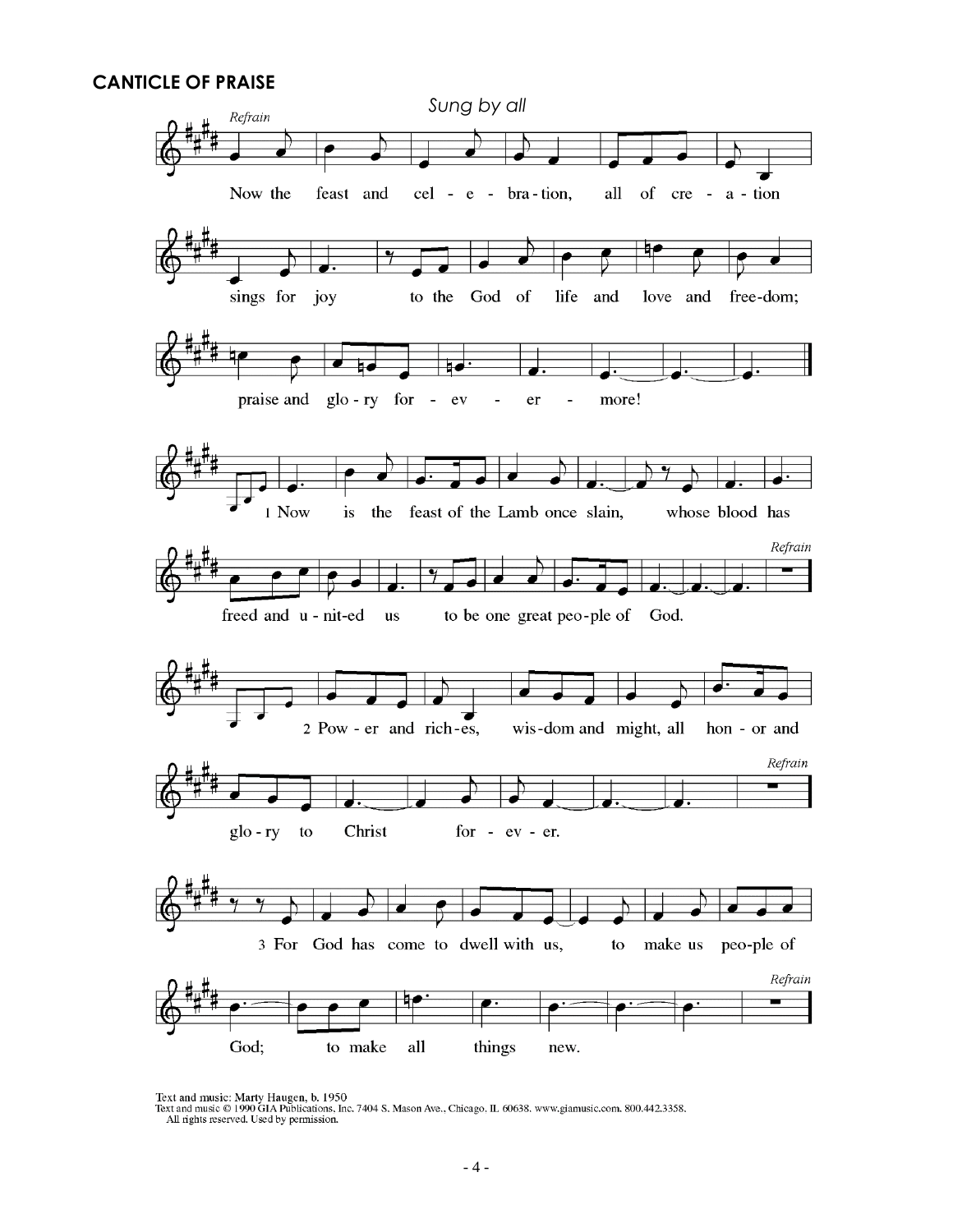#### **PRAYER OF THE DAY**



A. Let us pray: **C. O Lord God, we bring before you the cries of a sorrowful world. In your mercy set us free from the chains that bind us, and defend us from everything that is evil, through Jesus Christ, our Savior and Lord. Amen.**

#### *Please be seated.*

#### **FIRST READING: Isaiah 65:1-9**

*The prophet announces God's impatience. The people's self-absorption is idolatry, and images of practices that displease God fill this reading. Like a vintner who crushes the grape to release the wine, God will use Israel's exile to establish a new community of the faithful.*

A reading from Isaiah, chapter 65:

<sup>1</sup>I was ready to be sought out by those who did not ask, to be found by those who did not seek me.

I said, "Here I am, here I am," to a nation that did not call on my name.

<sup>2</sup>I held out my hands all day long to a rebellious people,

who walk in a way that is not good, following their own devices;

<sup>3</sup>a people who provoke me to my face continually,

sacrificing in gardens and offering incense on bricks;

<sup>4</sup>who sit inside tombs, and spend the night in secret places;

who eat swine's flesh, with broth of abominable things in their vessels;

- <sup>5</sup>who say, "Keep to yourself, do not come near me, for I am too holy for you." These are a smoke in my nostrils, a fire that burns all day long.
- <sup>6</sup>See, it is written before me: I will not keep silent, but I will repay; I will indeed repay into their laps

<sup>7</sup>their iniquities and their ancestors' iniquities together, says the LORD; because they offered incense on the mountains and reviled me on the hills,

I will measure into their laps full payment for their actions.

<sup>8</sup>Thus says the LORD: As the wine is found in the cluster,

and they say, "Do not destroy it, for there is a blessing in it,"

so I will do for my servants' sake, and not destroy them all.

<sup>9</sup>I will bring forth descendants from Jacob,

and from Judah inheritors of my mountains;

my chosen shall inherit it, and my servants shall settle there.

Word of God, word of life. **C. Thanks be to God.**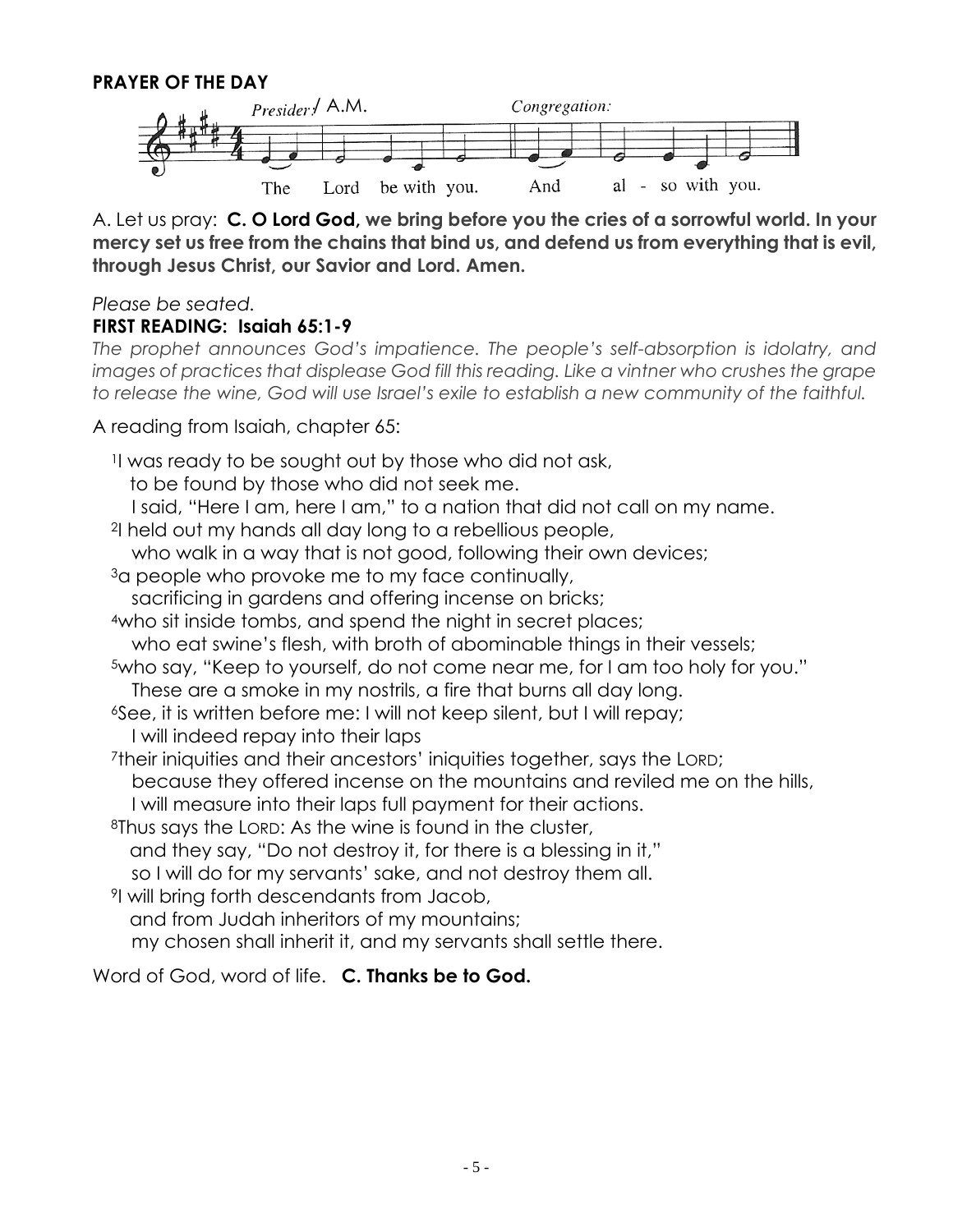**PSALM 22:19-28** Read responsively, beginning with the Lector.

<sup>19</sup>But you, O LORD, be not far away; O my help, hasten to my aid. <sup>20</sup>**Deliver me from the sword, my life from the power of the dog.**

<sup>21</sup>Save me from the lion's mouth!

From the horns of wild bulls you have rescued me.

<sup>22</sup>**I will declare your name to my people;**

**in the midst of the assembly I will praise you.**

<sup>23</sup>You who fear the LORD, give praise! All you of Jacob's line, give glory. Stand in awe of the LORD, all you offspring of Israel.

<sup>24</sup>**For the LORD does not despise nor abhor the poor in their poverty; neither is the LORD's face hidden from them; but when they cry out, the LORD hears them.**

<sup>25</sup>From you comes my praise in the great assembly;

I will perform my vows in the sight of those who fear the LORD.

<sup>26</sup>**The poor shall eat and be satisfied, let those who seek the LORD give praise! May your hearts live forever!**

<sup>27</sup>All the ends of the earth shall remember and turn to the LORD; all the families of nations shall bow before God.

<sup>28</sup>**For dominion belongs to the LORD, who rules over the nations.**

 **Refrain: In the midst of the assembly I will praise you.** *(Psalm 22:22)*

# **SECOND READING: Galatians 3:23-29**

For Paul, baptism is a powerful bond that unites people not only with God but with other *believers. Those who call themselves children of God experience a transformation that removes prejudices of race, social class, or gender in favor of true unity in Christ.*

A reading from Galatians, chapter 3:

<sup>23</sup>Now before faith came, we were imprisoned and guarded under the law until faith would be revealed. <sup>24</sup>Therefore the law was our disciplinarian until Christ came, so that we might be justified by faith. <sup>25</sup>But now that faith has come, we are no longer subject to a disciplinarian, <sup>26</sup>for in Christ Jesus you are all children of God through faith. <sup>27</sup>As many of you as were baptized into Christ have clothed yourselves with Christ. <sup>28</sup>There is no longer Jew or Greek, there is no longer slave or free, there is no longer male and female; for all of you are one in Christ Jesus. <sup>29</sup> And if you belong to Christ, then you are Abraham's offspring, heirs according to the promise.

Word of God, word of life. **C. Thanks be to God.**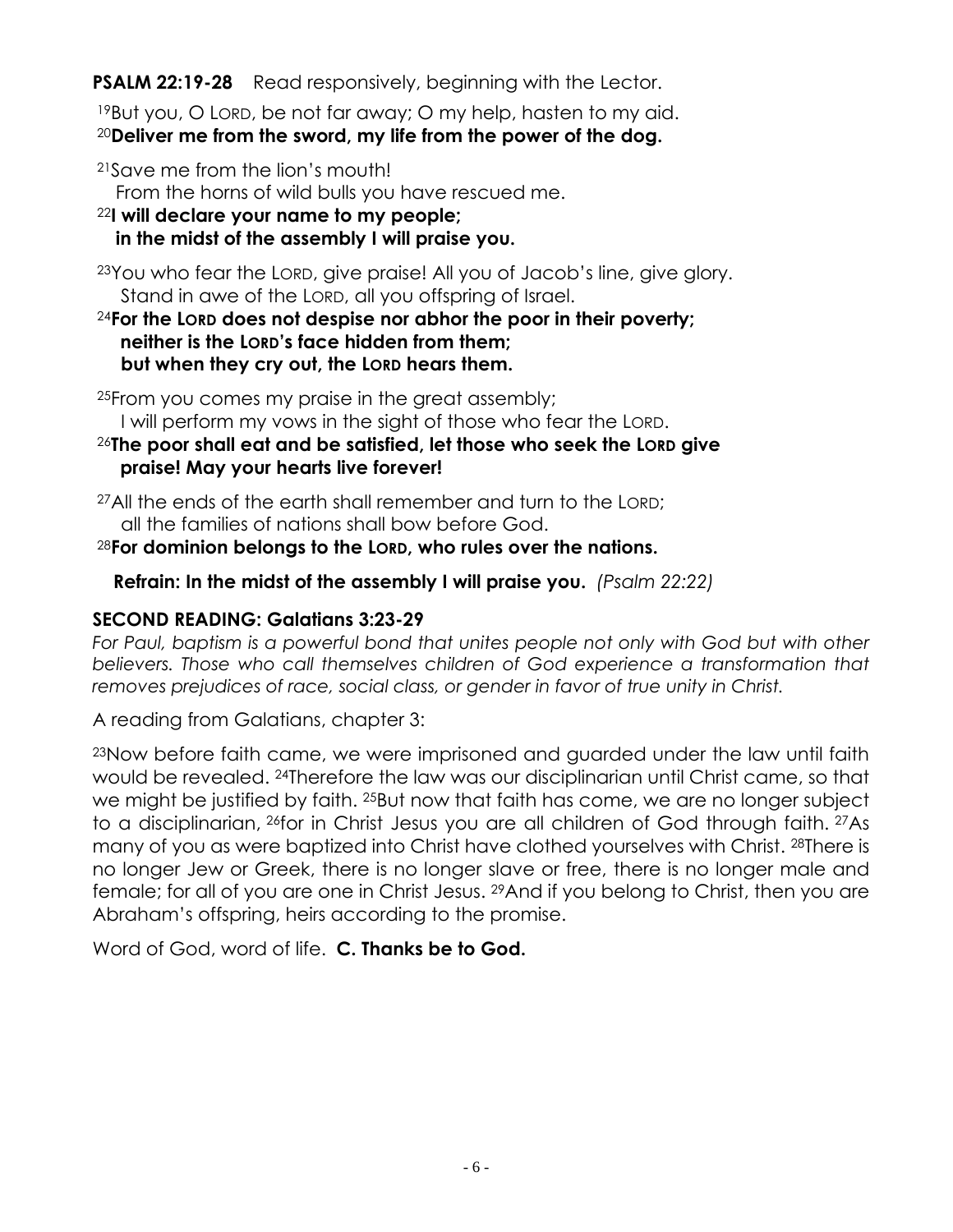#### *Please stand as you are able.* **GOSPEL ACCLAMATION**



## **GOSPEL READING: Luke 8:26-39**

*Jesus' mission includes foreigners and his authority extends to the casting out of demons. Some who witness Jesus' work are seized with confusion and fear, but the man who was healed is commissioned to give testimony to God's mercy and power.*

P. The holy gospel according to St. Luke, the 8th chapter.

#### **C. Glory to you, O Lord.**

<sup>26</sup>Then [Jesus and his disciples] arrived at the country of the Gerasenes, which is opposite Galilee. <sup>27</sup>As he stepped out on land, a man of the city who had demons met him. For a long time he had worn no clothes, and he did not live in a house but in the tombs. <sup>28</sup>When he saw Jesus, he fell down before him and shouted at the top of his voice, "What have you to do with me, Jesus, Son of the Most High God? I beg you, do not torment me"—29for Jesus had commanded the unclean spirit to come out of the man. (For many times it had seized him; he was kept under guard and bound with chains and shackles, but he would break the bonds and be driven by the demon into the wilds.) <sup>30</sup>Jesus then asked him, "What is your name?" He said, "Legion"; for many demons had entered him. <sup>31</sup>They begged him not to order them to go back into the abyss.

<sup>32</sup>Now there on the hillside a large herd of swine was feeding; and the demons begged Jesus to let them enter these. So he gave them permission. <sup>33</sup>Then the demons came out of the man and entered the swine, and the herd rushed down the steep bank into the lake and was drowned.

<sup>34</sup>When the swineherds saw what had happened, they ran off and told it in the city and in the country. <sup>35</sup>Then people came out to see what had happened, and when they came to Jesus, they found the man from whom the demons had gone sitting at the feet of Jesus, clothed and in his right mind. And they were afraid. <sup>36</sup>Those who had seen it told them how the one who had been possessed by demons had been healed. <sup>37</sup>Then all the people of the surrounding country of the Gerasenes asked Jesus to leave them; for they were seized with great fear. So he got into the boat and returned. <sup>38</sup>The man from whom the demons had gone begged that he might be with him; but Jesus sent him away, saying, <sup>39"</sup>Return to your home, and declare how much God has done for you." So he went away, proclaiming throughout the city how much Jesus had done for him.

The gospel of the Lord. **C. Praise to you, O Christ.**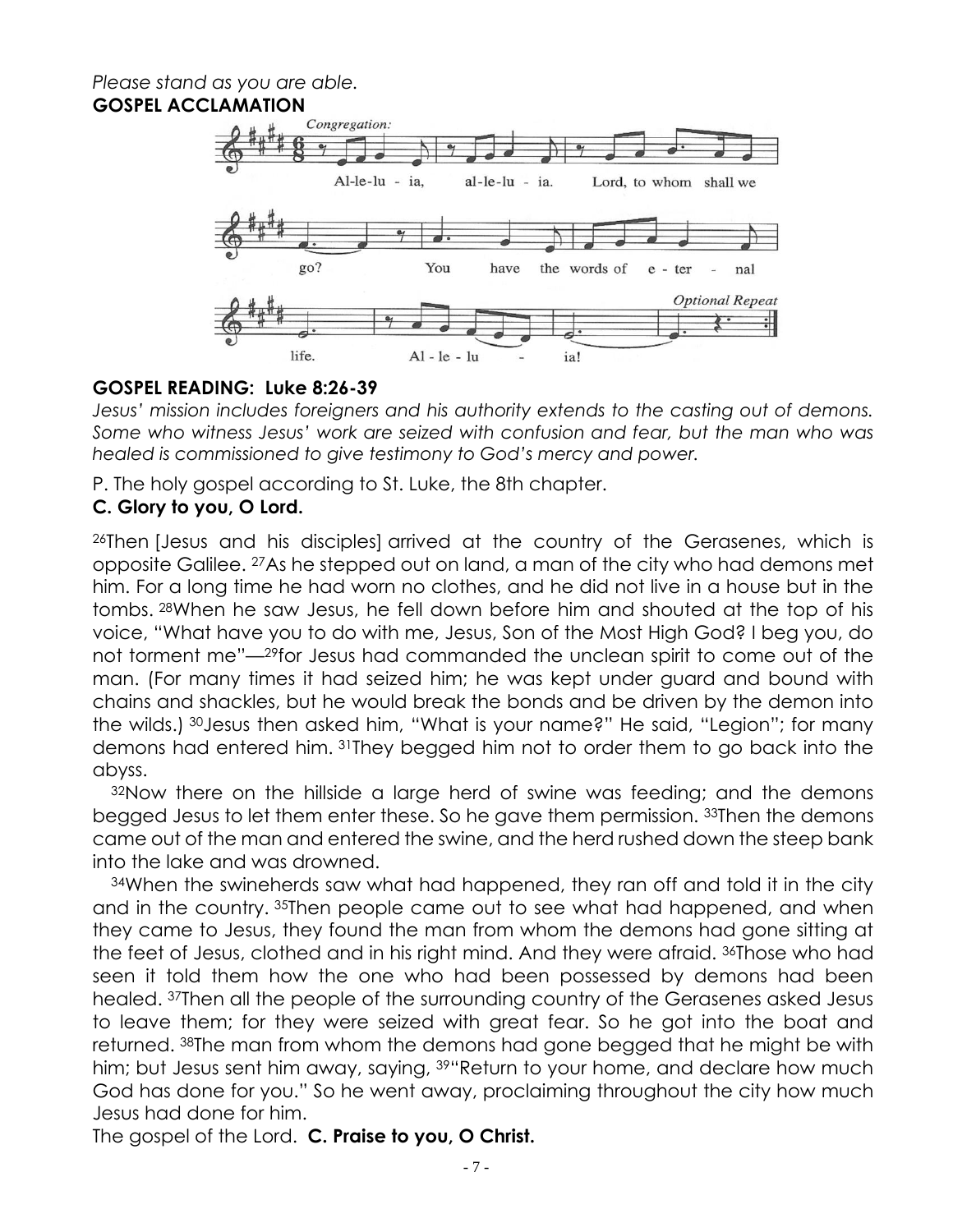## *Please stand as you are able.*

#### **SERVICE OF HEALING**

P. Our Lord Jesus healed many as a sign of the reign of God come near and sent the disciples to continue this work of healing—with prayer, the laying on of hands, and anointing. In the name of Christ, the great healer and reconciler of the world, we now entrust to God all who are in need of healing.

## **PRAYERS OF INTERCESSION**

A. Let us pray for the whole people of God in Christ Jesus, and especially for all who are suffering or are in any affliction.

#### *Time for brief silence.*

Merciful God, you sent your Son to be our peace. Help all those who suffer any pain or grief, hopelessness or anxiety. In your great mercy, **hear us, O God.**

Mighty God, mercifully grant strength to the weak and comfort to those who suffer, that their sickness and pain may be turned into health. We especially pray for . . . In your great mercy, **hear us, O God.**

God of peace and reconciliation, as we remember Juneteenth, grant us the courage to be fearless against evil and to make no peace with oppression. Help us to use our freedoms to work for justice among people everywhere. In your great mercy, **hear us, O God.**

Holy God, Holy One, your Son prayed that your people may be one. May the gift of baptism be a power for healing the church's brokenness, and bless all efforts for renewal and Christian unity. In your great mercy, **hear us, O God.**

Loving God, mend broken relationships and bring peace to our families, our congregation, this community, and the world. In your great mercy, **hear us, O God.**

*Other petitions may be offered, including particular needs and requests for healing.*

Eternal God, we thank you for all the faithful departed. Heal the pain of all who grieve. In your great mercy, **hear us, O God.**

P. O God, we bring these intercessions before you, knowing that you will hear us as you have promised, and will answer according to the mercy shown in Jesus Christ, our Savior and Lord. **Amen.**

## **LAYING ON OF HANDS**

P. Siblings in Christ, I invite you to come and receive a sign of healing and wholeness in the name of the triune God.

#### *Please be seated.*

*Those who wish to receive laying on of hands may approach and stand or kneel at the altar rail as these words are said:*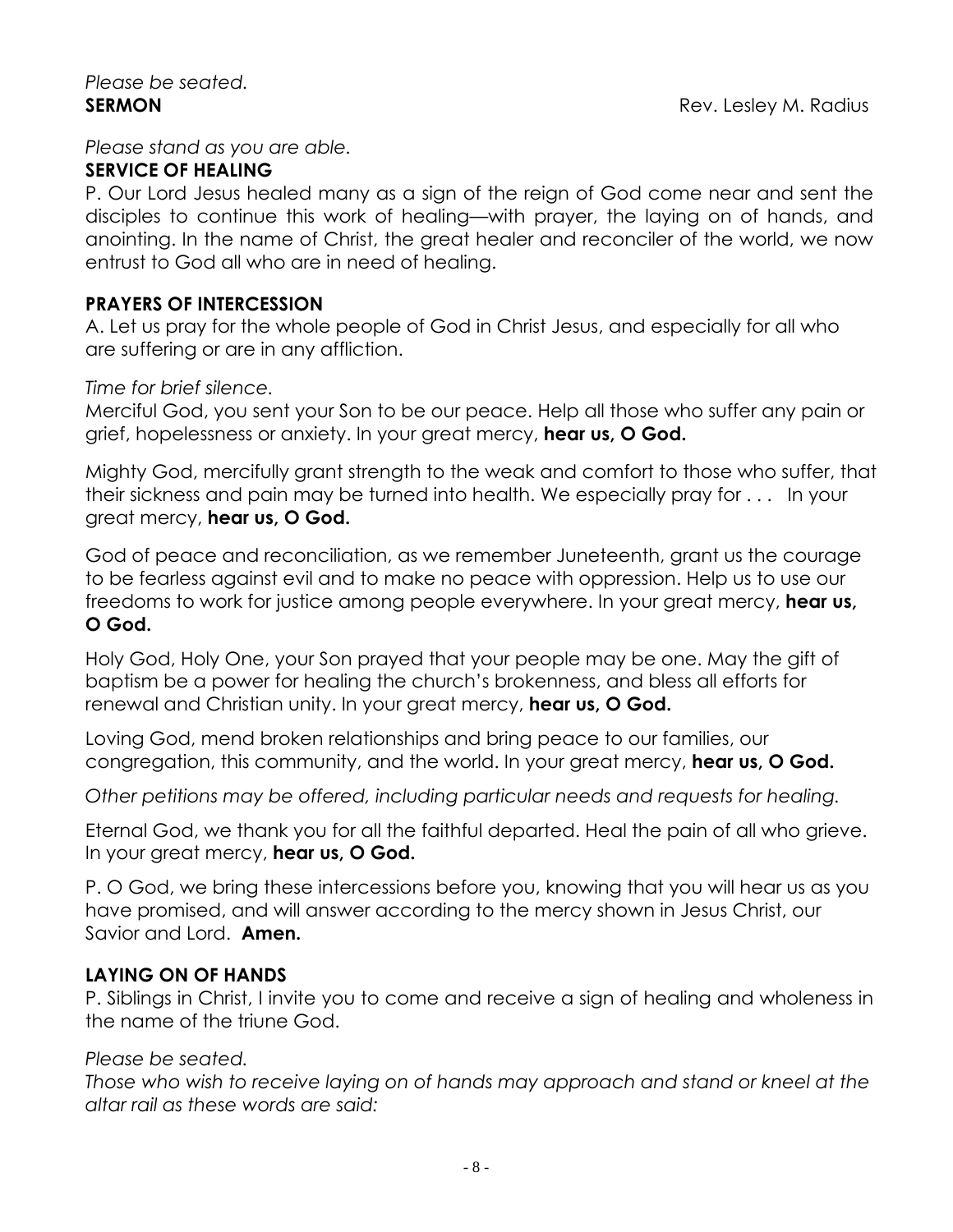*Name*, in the name of our Savior Jesus Christ, be strengthened and filled with God's grace, that you may know the healing power of the Spirit. *Response:* Amen.





Text: John Newton, 1725-107, alt. Music: ST. PETER, Alexander R. Reinagle, 1799-1877

*After all have returned to their places, please stand as you are able.*

P. Let us pray. Living God, through the laying on of hands grant comfort in suffering to all who are in need of healing. When they are afraid, give them courage; when afflicted, give them patience; when dejected, give them hope; and when alone, assure them of the support of your holy people. We ask this through Christ our Lord. **C. Amen.**

## **Blessing**

P. Almighty God, who is a strong tower to all, to whom all things in heaven and on earth bow and obey, be now and evermore your sure defense, and help you to know that the name given to us for health and salvation is the name of our Lord and Savior, Jesus Christ. **C. Amen.**

# **PEACE**

P. The peace of the Lord be with you always. **C. And also with you.**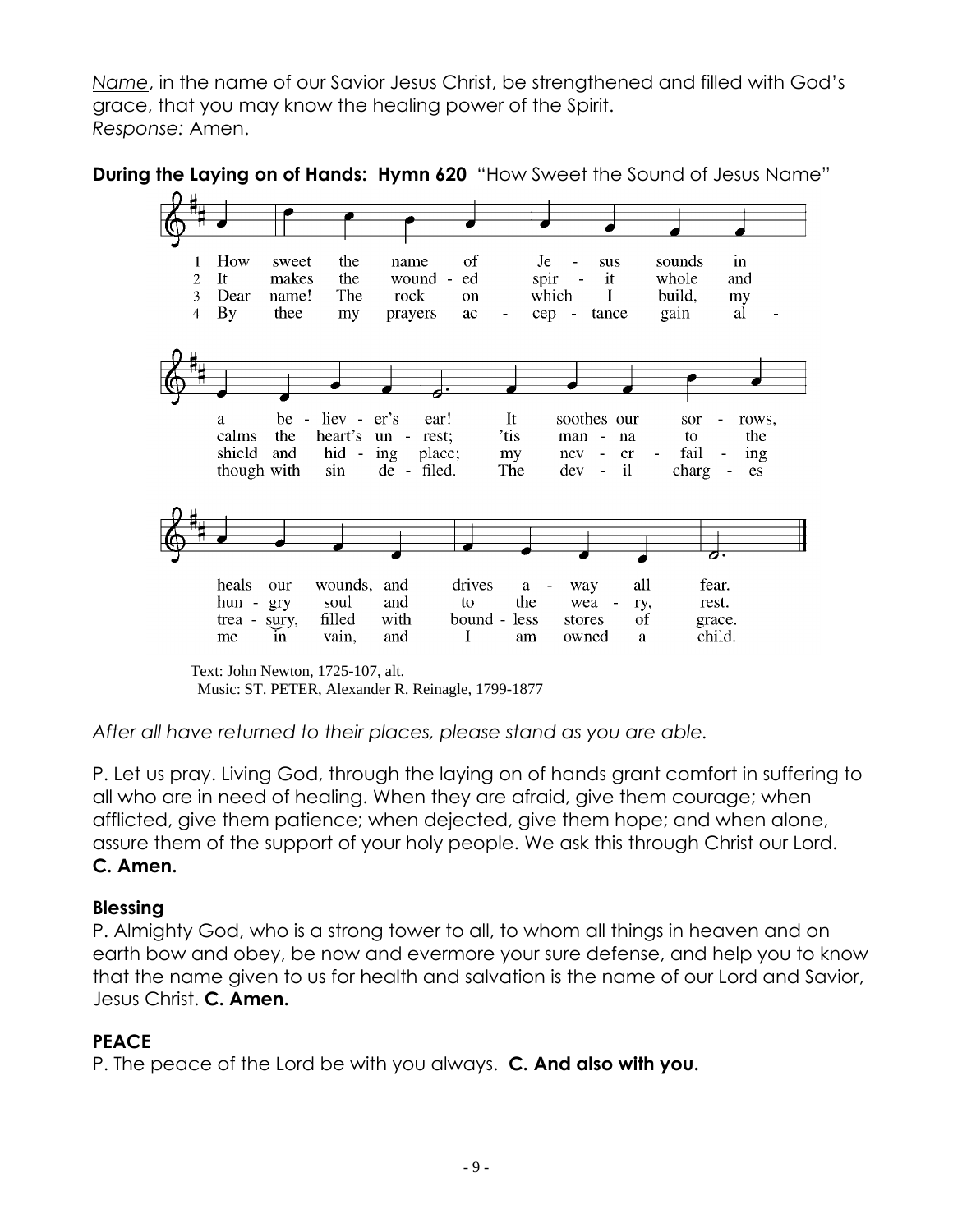*Remain standing; as the offerings are brought forward, please sing:* **OFFERTORY**



#### **OFFERING PRAYER**

A. Let us pray. **C. God of abundance: you have set before us a plentiful harvest. As we feast on your goodness, strengthen us to labor in your field, and equip us to bear fruit for the good of all, in the name of Jesus. Amen.**

#### **HOLY COMMUNION**

P. The Lord be with you. **C. And also with you.**

P. Lift up our hearts. **C. We lift them to the Lord.**

P. Let us give thanks to the Lord our God. **C. It is right to give our thanks and praise.**

#### **PREFACE**

P. It is indeed right, our duty and our joy. . . And so, with all the choirs of angels, with the church on earth and the hosts of heaven, we praise your name and join their unending hymn:

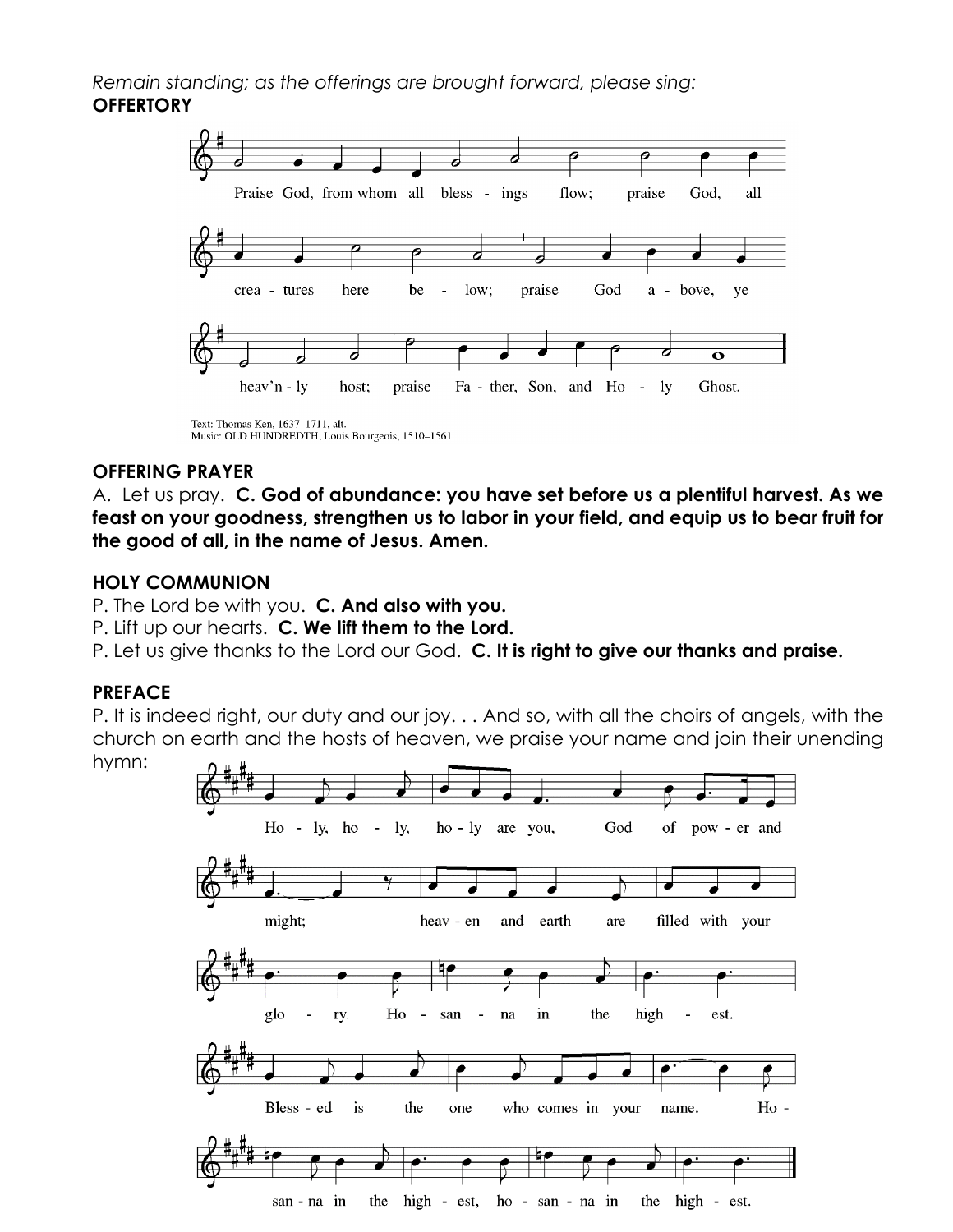#### **EUCHARISTIC PRAYER**

#### **THE LORD'S PRAYER**

**Our Father, who art in heaven, hallowed be thy name, thy kingdom come, thy will be done, on earth as it is in heaven. Give us this day our daily bread; and forgive us our trespasses, as we forgive those who trespass against us; and lead us not into temptation, but deliver us from evil. For thine is the kingdom, and the power, and the glory, forever and ever. Amen.**

#### **INVITATION TO COMMUNION**





Text: Joaquin Madurga; tr. Angel Mattos, b. 1947, and Gerhard M. Cartford, b. 1923 Music: UNIDOS EN LA FIESTA, Joaquin Madurga; OCP Publications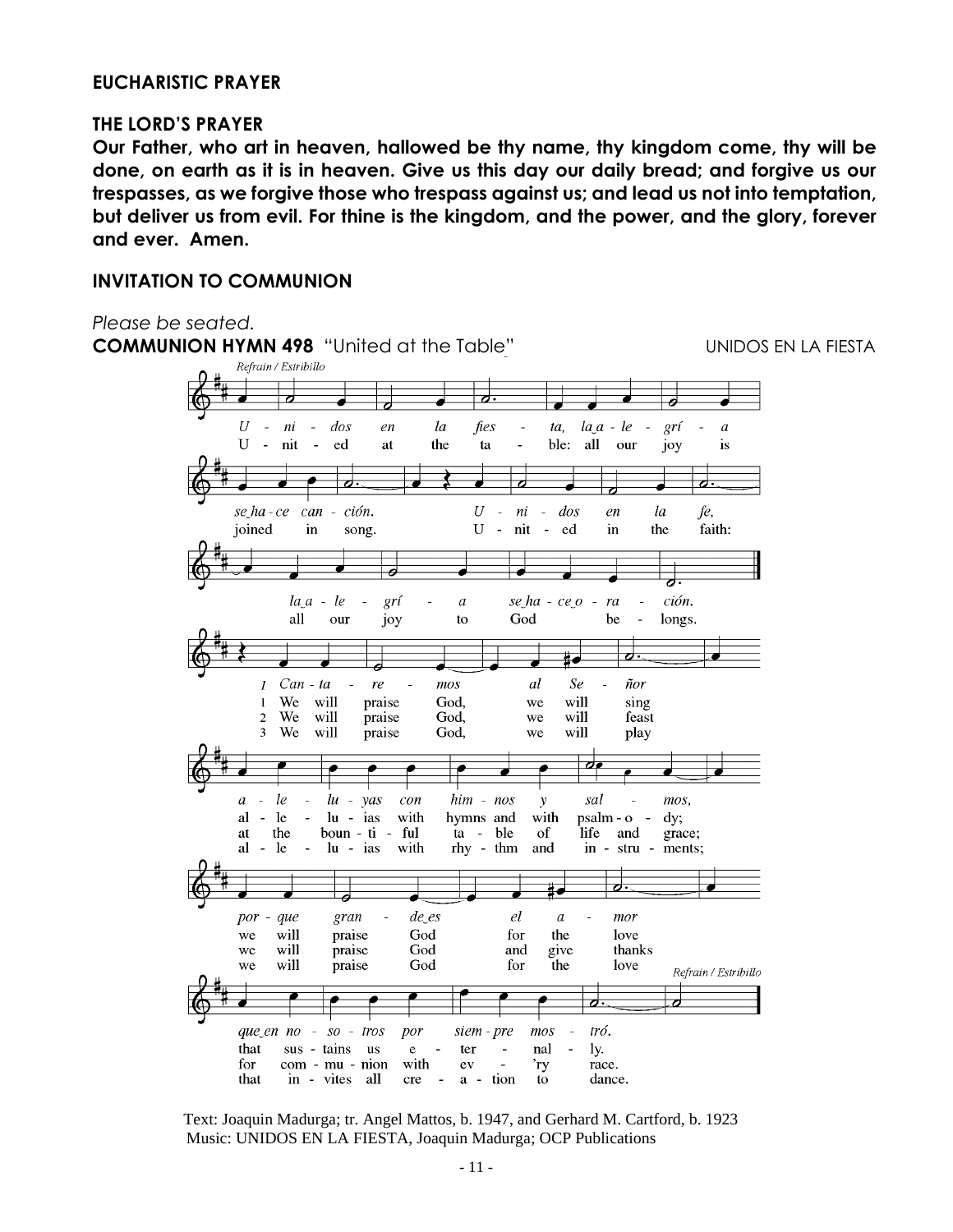*After all have communed, please stand as you are able.*

P. May the body and blood of our Lord Jesus Christ strengthen us and keep us in his grace. **C. Amen.**

# **PRAYER AFTER COMMUNION**

A. Living God, through this meal you have bandaged our wounds and fed us with your mercy. Now send us forth to live for others, both friend and stranger, that all may come to know your love. This we pray in the name of Jesus. **C. Amen.**

## **BENEDICTION**



Music: RHOSYMEDRE, John D. Edwards, 1806-1885 Text © Church Pension Fund, admin. Church Publishing, Inc. All rights resrved.

#### **DISMISSAL**

A. Go in peace. Love one another! **C. We will! Thanks be to God!**

#### **POSTLUDE**

 *\* \* \* \* \* \* \* \* \* \* \* \* \* \* \* \* \* \* \* \** 

*Copyright 1990 by G.I.A. Publications, Inc. 7404 So. Mason Ave., Chicago, IL 60638 International Copyright Secured All Rights Reserved Printed in U.S.A. One License.net license A-717433 Sundays and Seasons.com. Copyright 2020 Augsburg Fortress. All rights reserved. Reprinted by permission under Augsburg Fortress Liturgies Annual License #27628. Livestreaming and music licenses current through CCLI Licenses #20809385, 20809402 & 20809392*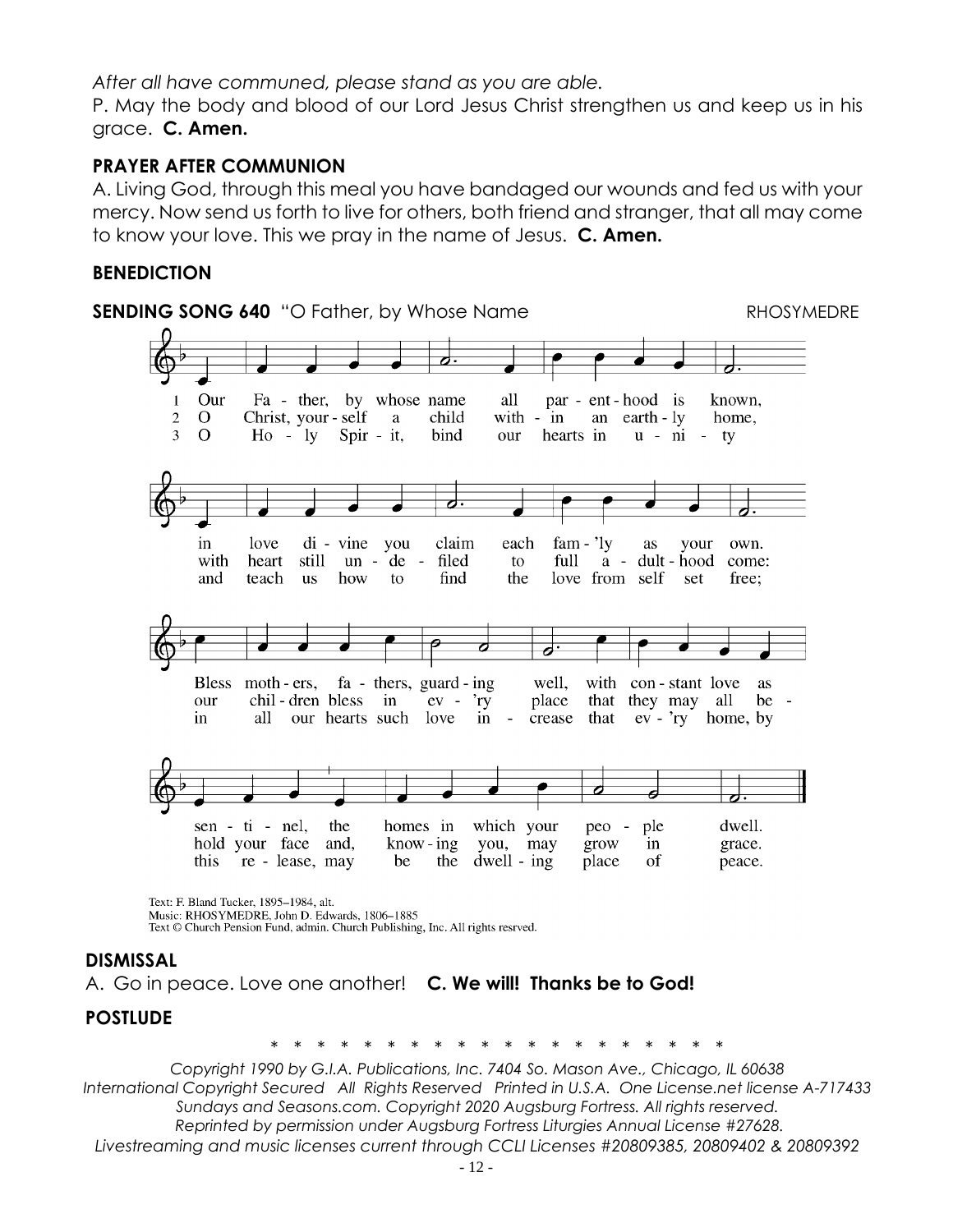## *Today's chancel flowers were given by Adam and Adrienne Frame In celebration of their 18th anniversary.*

# **LEADING TODAY'S WORSHIP**

**Lector:** Kelly Riddle **Organist/Pianist:** John Wolf **Chancel Care:** Faye Youngblood **Videographer:** Jacob Martella Ushers: G. Christensen, P. Massanza

**Presiding Minister:** Rev. Lesley M. Radius **Assisting Minister:** Faye Youngblood

*We Pray For:*

**Craig Bridges T. J. Bridges Annasophia Reese Barbara Reid Tommy and Diane Higgs Dana Pickett**

**Becky Jacobs** Daughter of Lauren Anderson **Norma Morrow** Mother of Cindy Kammer **Danny Frame** Father of Adam Frame **Tanner DeArman** Step-brother of Adam Frame

# **THIS WEEK WITH ST. MATTHEW'S**

## **SUNDAY, June 19, Father's Day and Juneteenth**

 **8:15 am Service of the Word with communion led by St. Matthew's**

 **9:30 am Eucharistic Worship led by St. Christopher** Sunday School for St. Matthew's

**11:00 am Eucharistic Worship led by St. Matthew's**

## **MONDAY, June 20**

**12:00 pm** Staff Meeting

## **TUESDAY, June 21**

 **3:00 pm – 6:00 pm** Stone's Throw Produce Truck in St. Matthew's parking lot

## **SUNDAY, June 26**

 **8:15 am Episcopal Worship, led by St. Christopher**

 **9:30 am Eucharistic Worship led by St. Christopher** Adult Sunday School for St. Matthew's Children's Music "Fun"damentals Class

**11:00 am Eucharistic Worship led by St. Matthew's**

# **ANNOUNCEMENTS**

**SUMMER SUNDAY SCHOOL WITH ADAM FRAME: Music "Fun"damentals at 9:30 am beginning Sunday, June 19!** If your child can read, they are invited to this fun and energetic class. As the class grows in their musical ability, there will be opportunities to sing in worship. The class will meet every Sunday! Questions? Contact Adam Frame at [music@stmatthews-elca.org.](mailto:music@stmatthews-elca.org)